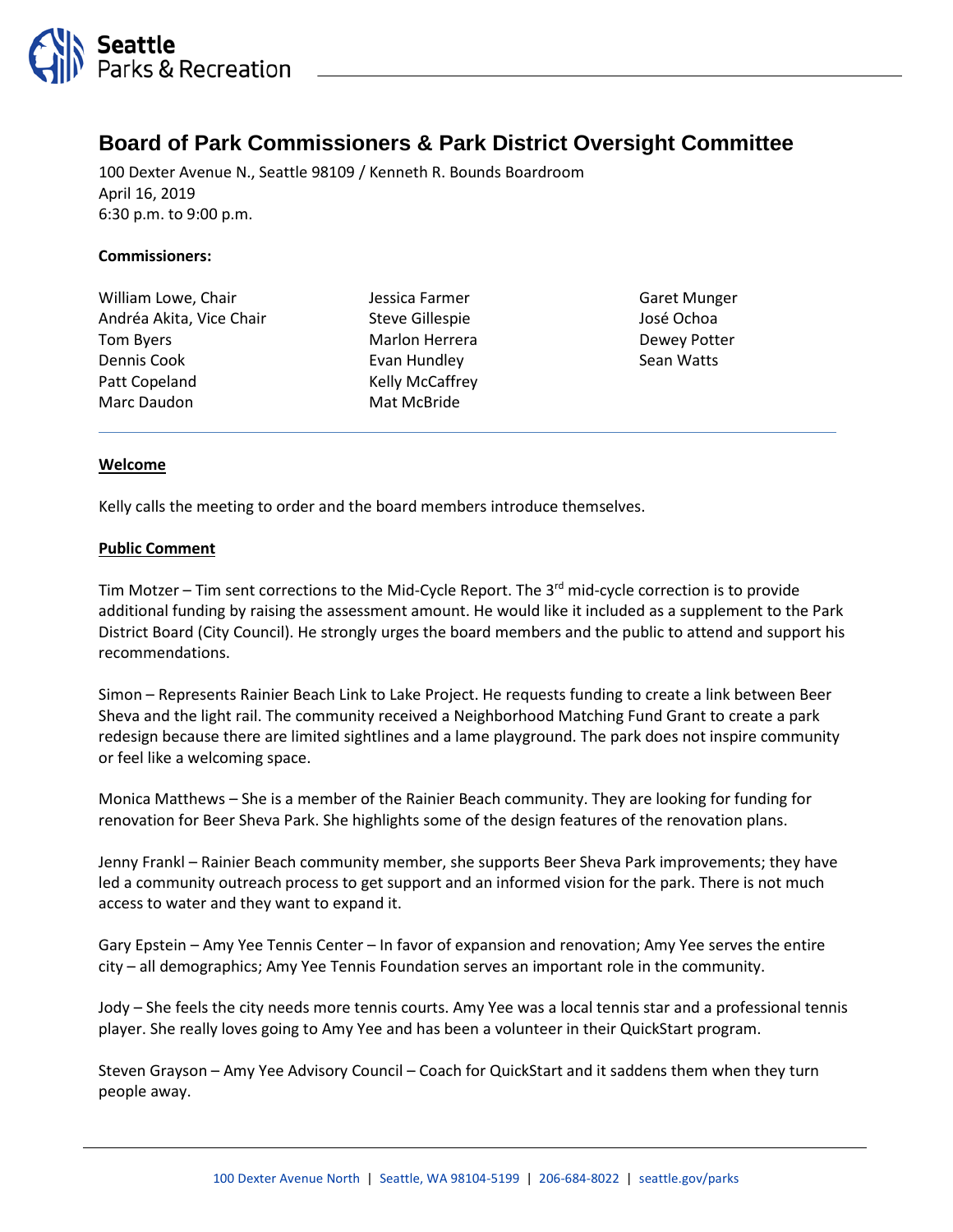## **Public Engagement/Outreach**

Rachel Schulkin, Communications Manager

Communication between the public and SPR is ongoing. SPR staff is always listening and interacting with the community through public meetings, media and press releases, blogs, newsletters, phone, email, and social media.

What her team does?

People are finding SPR through the website mostly; although people are starting to get the information they need directly from Google so the traffic to the websites are decreasing.

Website –

In the summer people want to go to…

- Spray parks and wading pools
- Picnics/Reservations
- Colman Pool
- Discovery Park

In the winter people want to go to…

- Discovery Park
- Picnic reservations
- Rainier Beach Pool Schedule
- Ballard Pool Schedule
- Toddler Indoor Play Areas

## Twitter

- Emergencies announcements for closures
- Park openings
- Employment or Internship Opportunities
- Community Meetings
- Closures (and Re-Opening) Announcements

## Facebook

- Park Openings
	- o *GasWorks Play Area Opens (89K)*
- Events In the last year, SPR hosted or co-hosted 28 events, reaching 828.9K people, with 58.4K people responding as "going" or "interested".
	- o *Pathway of Lights (11K)*
- Job Postings and Internship Opportunities
	- o *Work for SPR Recreation (7.9K)*
- Stories of Good Work by Employees
	- o *Seattle Conservation Corps Story (10K)*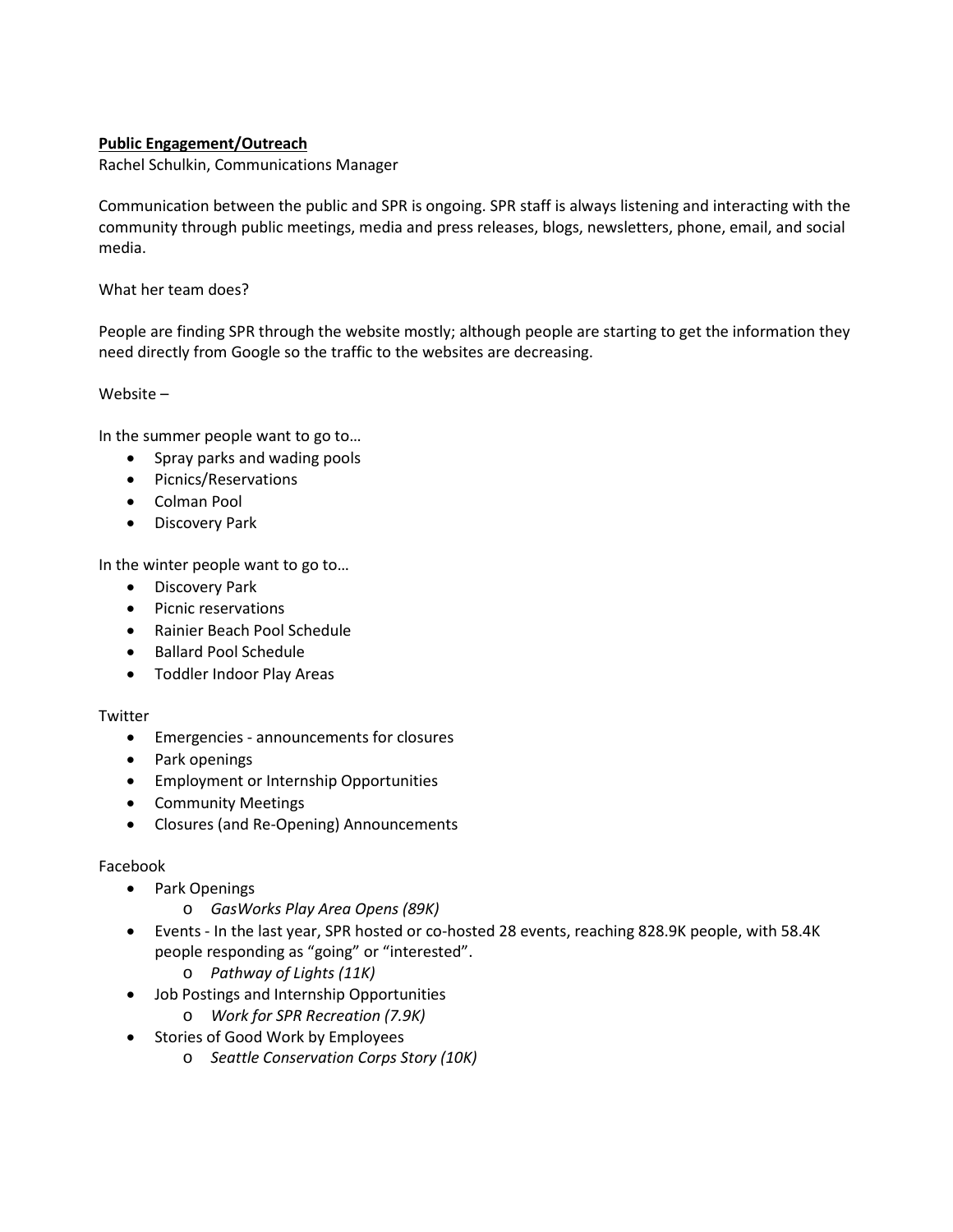Phones/email –

- Receive around 1,300-1,400 calls per month.
	- o Top inquiries: Parks maintenance questions and event reservations
- Receive around 180-230 emails per month
	- o Top inquiries: illegal camping complaints and service requests

Public meetings – SPR staff attend an average of 4-6 per month

- Several park development meetings each month (4 in April)
- Solicit feedback both at meetings and online
- Tailor event to community:
	- For example--Farmer's Market, at proposed park site, provide childcare, provide interpretation
- Answer call or emails from interested community
- Additionally, staff attend regularly held community meetings throughout the year (South Seattle Crime Prevention Council, Magnuson Park Advisory Council, etc.)

SPR hears a lot of positive stuff feedback about programs and parks.

SPR also hears complaints: illegal camping, off-leash dogs, trash, noise, goose poop, or bad information.

## **Context for Strategic Plan Outreach**

2015 Community Center Listening Tour with the Superintendent: 30 meetings over 3 months. SPR staff are bringing all the information gathered with them to inform the new plan.

SPR has done several outreach processes for many different plans that will also inform the new strategic plan; including a city-wide survey, etc… Rachel reviews the list of feedback and plans that will be folded into the current Strategic Plan.

Rachel's presentation is available [here.](http://www.seattle.gov/board-of-park-commissioners/meeting-materials)

## **Strategic Plan Outreach**

Rachel emphasizes that outreach and strategic planning are ongoing.

- SPR Plans and feedback over the past 5 years.
- Engaging SPR Staff
- Online Engagement
- City-wide Survey
- Parks and Rec Fest June 1 @ Green Lake and June 9 @ Yesler Terrace Park and Community Center. This allows SPR to listen to community members; and introduce them to some of the great things the department does. There will be a mechanism to connect people to resources and talk with them about how to use the SPR tools.
- Recreation and Park trends near and far

Create a plan for the future. What's your big idea?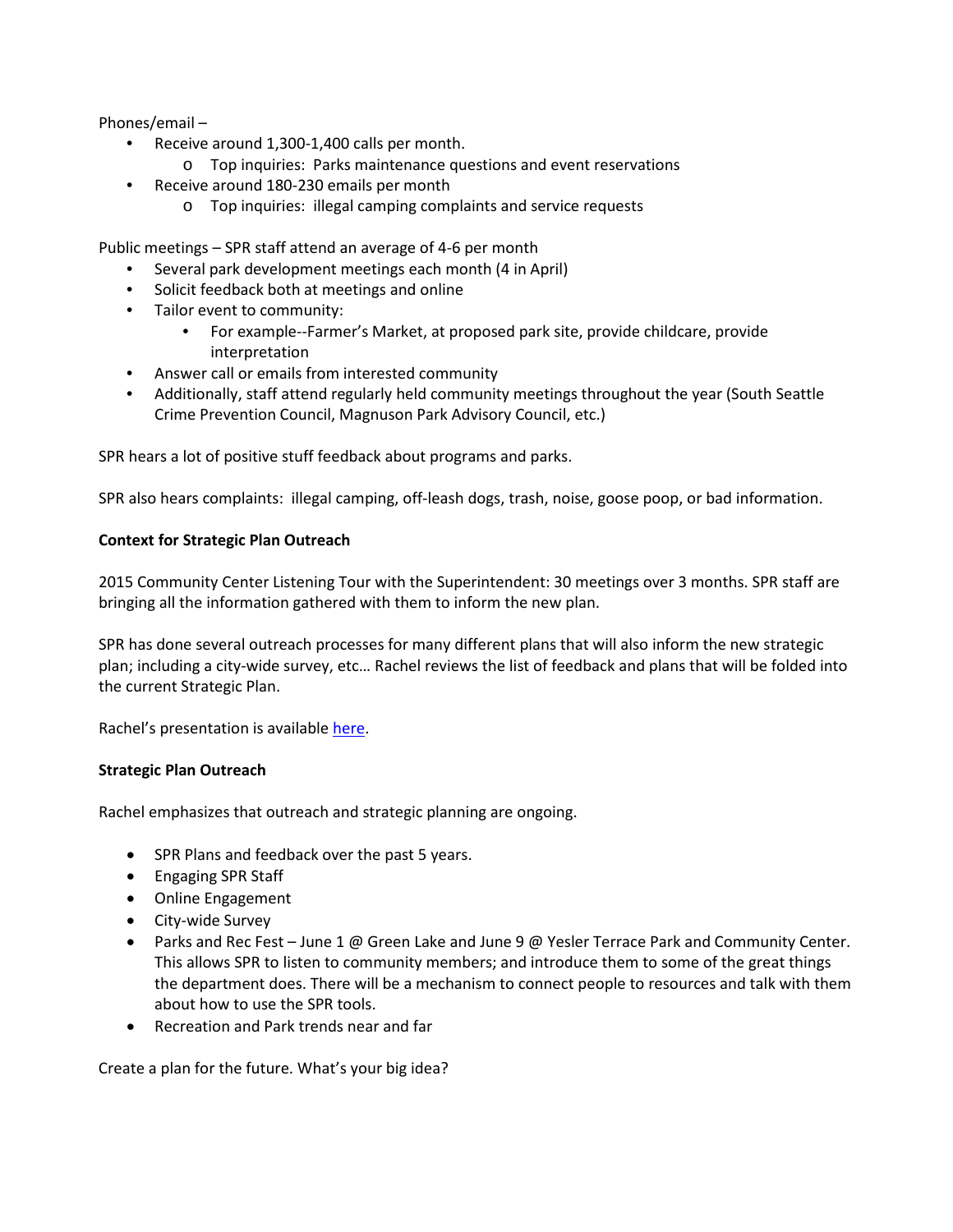Everyone should attend; inclusive outreach celebrates diversity and feels inclusive to everyone.

Jesús clarifies the strategic plan is for the department not just for Park District funding.

Park District financial plan will get more specific, but the strategic plan will be more thematic.

The Board of Park Commissioners and the Park District Oversight Committee will be asked to volunteer at Parks and Rec Fest.

More ways to engage

- Using Community Liaisons to engage diverse communities
- Mini Strategic Plan kiosks at all Community Centers and Pools
- Information on website about how to write in with your feedback
- Attend a Park Board/Park District Oversight Committee meeting
- Community listening meetings

## **Pathway to Equity**

Bianca Hill, SPR Equity and Engagement Strategic Advisor and Shanyanika McElroy, Policy and Performance Analyst

- Race and Social Justice Initiative City of Seattle's long-term commitment to end institutional and structural racism and achieve racial equity in Seattle
- Pathway to Equity Model and framework SPR will use to achieve race and social justice. In continuous development; measured against anti-racist continuum
	- **SPR's commitment to the advancement of the RSJI** 
		- **Organizing and Advocacy**
		- **Building Relationships and Infrastructure**
		- **EXECTE Accessible Tools and Resources**
		- **Training and Capacity Building**
		- **Applied Learning and Accountability**
		- **Embedded Practice**
	- Continuous development and measurement on the Anti-Racist Organization Continuum

Continuum on Becoming an Anti-Racist Multicultural Organization:

In 2018, we held an all-day "Foundations of Change" training with all staff. As part of the training, each staff person was asked to consider where the department is on the following RSJ Continuum. The results yielded that SPR presents itself as taking diversity as an official priority and is working towards developing and antiracist identity.

By the numbers:

- 25.99% Symbolic Change (Official policy pronouncements regarding multicultural diversity; still working do expand view of diversity however, little/no change in culture, policies, decision making focus is on staying compliant)
- 20.58%- in between symbolic and identity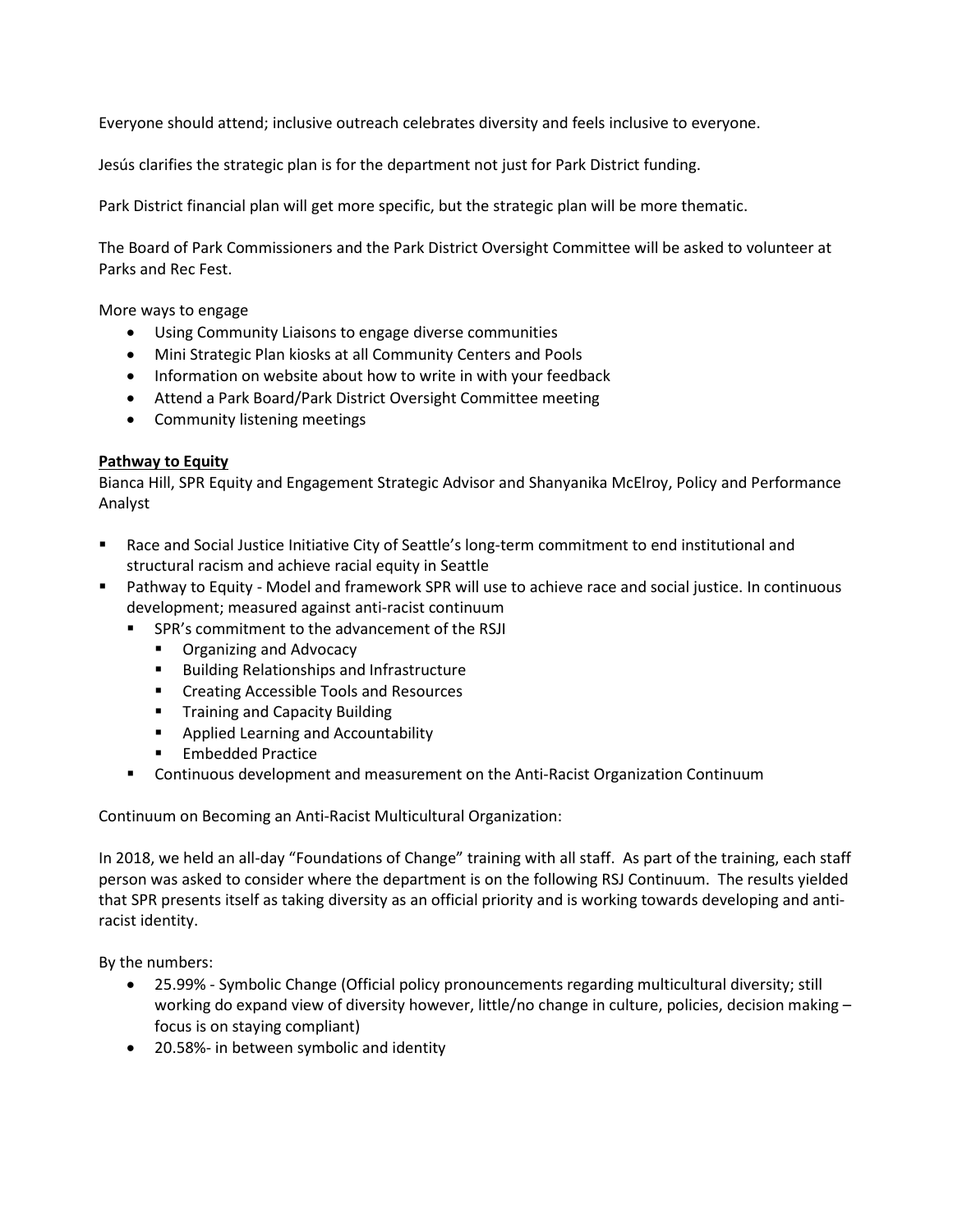• 27.23%- Identity Change (analyzes systemic racism and develops anti-racist training, new consciousness of white privilege and power; develops identity as anti-racist institution, however structures and culture still maintain white privilege and power)

To further this work, SPR will focus on strategic priorities that address Organizational Clarity and Capacity Building, Employee Engagement, Training and Accountability, and Community Engagement.

These priority areas will lead us to Structural Change and through committed and impactful work to be a fully-inclusive anti-racist multicultural organization

Organizing/Advocacy

- Caucusing
- Reconciliation and Healing
- Community Listening Sessions

Infrastructure/Tools/Training

- Strategic Direction (priority/focus areas, timelines w/ performance measurements)
- Focus groups
- Toolkits development
- Policies/procedures that support
- Innovation Labs actionable steps to promote equity; ways to deepen conversations and call out inequities.
- Trainings such as: Race: Power of Illusion, Implicit Bias, FOC

Application/Accountability (equity is institutionalized in the organization; woven into our day to day practices and operations)

- $\bullet$  E3
- ROSA (rsji outcomes strategies and actions)
- Toolkit Utilization
- Leadership Expectation and Accountability Plan

The realization of the vision - City of Seattle's long-term commitment to end institutional and structural racism and achieve racial equity in Seattle. As the department continues RSJ and equity building work, they will build out these pillars along the pathway to recognize the vision.

Change team alignment

- Shared direction and goals moving on parallel paths but working in step.
- Advance RSJ goals within Department
	- o Implementation of concrete strategies and work items
	- o Policy, practice, and procedure review and recommendation
- Advance opportunities, achieving equity, and dismantling institutionalized racism
- Engage in processes as voice of membership
- CT partners assisting Strategic Advisors with prioritizing an equity lens at forefront of work

An Impactful Start

- Budget and Policy Filter Toolkit to apply equity lens to budgeting and policy development
- Racial Equity Toolkit each division responsible for completing 1 toolkit
- Allyship 101 Training 5 tips for being an impactful ally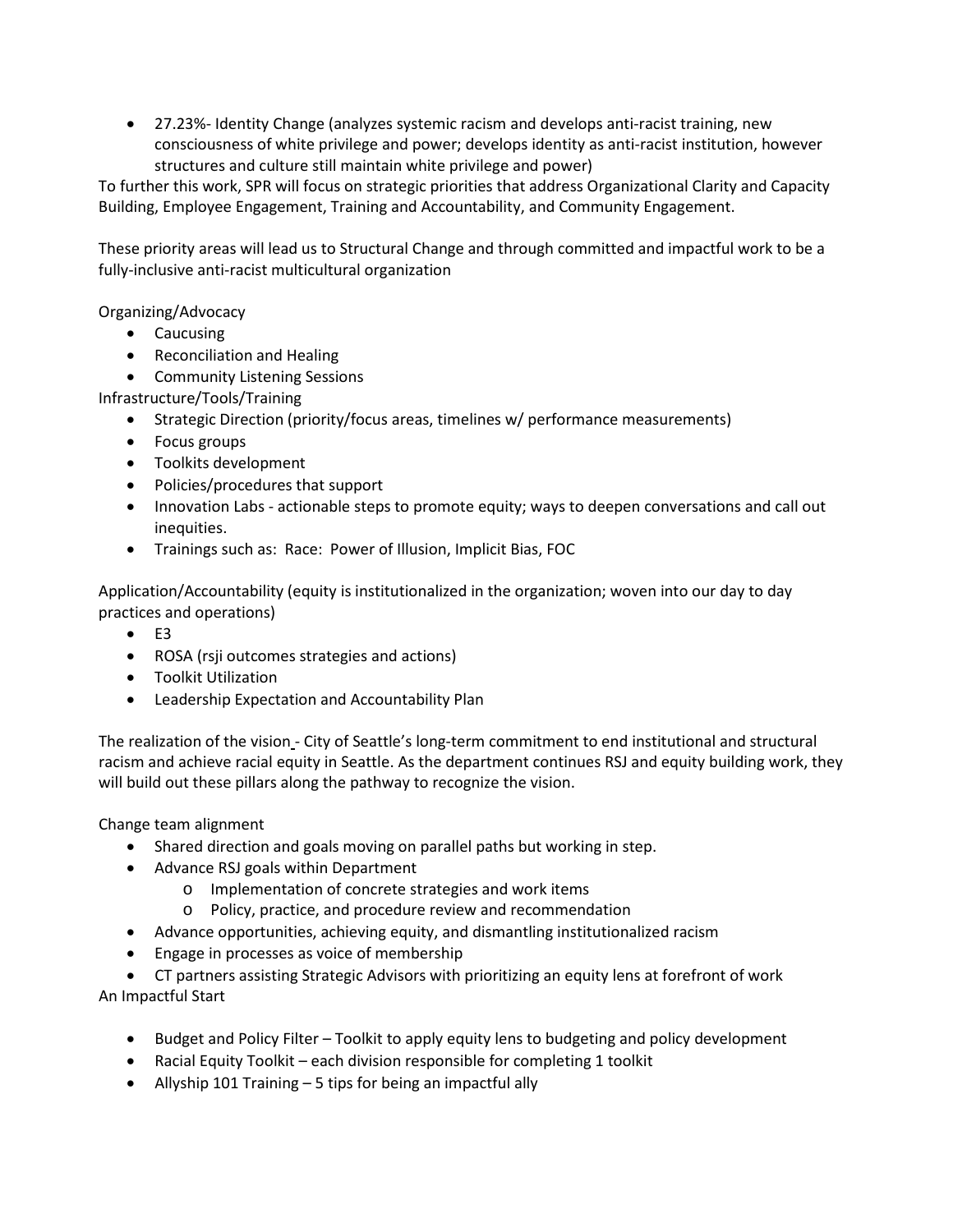- Equity Innovation Labs Facilities (Qtrly), Recreation (Qtrly), Upcoming: Finance, Parks and Environment, EPIC, PDD
- Equity Lens Primer session Policy Unit (again applying an equity lens to policy review and development)
- Equity Toolkit Review Strategic Plan (Master Plan Development)
- LeadHERship (3/13)-LeadHERship is an SPR program that is designed to help women staff members with their day-to-day work experiences and career goals. (professional development, networking, team building)
- Equity Based Budgeting (4/10) Recreation team when through an equity-based budgeting session; presents model of equitable funding and equity criteria for budgeting and resource allocation.
- Equity Criteria considerations for budgeting and resource allocation
- Equitable funding not equal funding model

Pathway to equity is a work-place expectation; accountability measures will be engrained into the performance measures. Bianca understands that the easiest thing to do is not show up or be in the room.

Here is a link to the "5 Ways to be an Ally" video: <https://binged.it/2H9q60o>

Questions from the Board: Is pathway to equity externally and internally-focused? Where does the City spend its money and is the money reflecting anything?

Sharing the information to other municipalities? Bianca is looking to develop resources accessible online.

Shanyanika was elected to WRPA Board of Directors – She will spend the next 3-years of service to further the goal of equity and inclusion in Washington state.

Strategic direction comes from Seattle Office of Civil Rights; other departments are doing similar work; all equity leads get together monthly from across the city.

## **Water Usage Briefing**

Joelle Hammerstad – Sustainable Operations Manager; Karen Galt - Water Management Coordinator

#### Water Use & Cost Portfolio

Most goes to irrigation; all other sewer – wading pools, Spray parks, restrooms Irrigation – 600 irrigated acres; 75% applied with Maxicom – a smart irrigation system Water use and costs – increase in usage over last 4 years; water rates have doubled in 10 years. Using technology to support smart water use - use central control system;

Using ARC GIS collector to collect information – this tool provides information at their fingertips to increase efficiency.

Summer – SPU says due to snow pack, there is about 66% chance there will not be a drought; data shows the amount of water used is decreasing.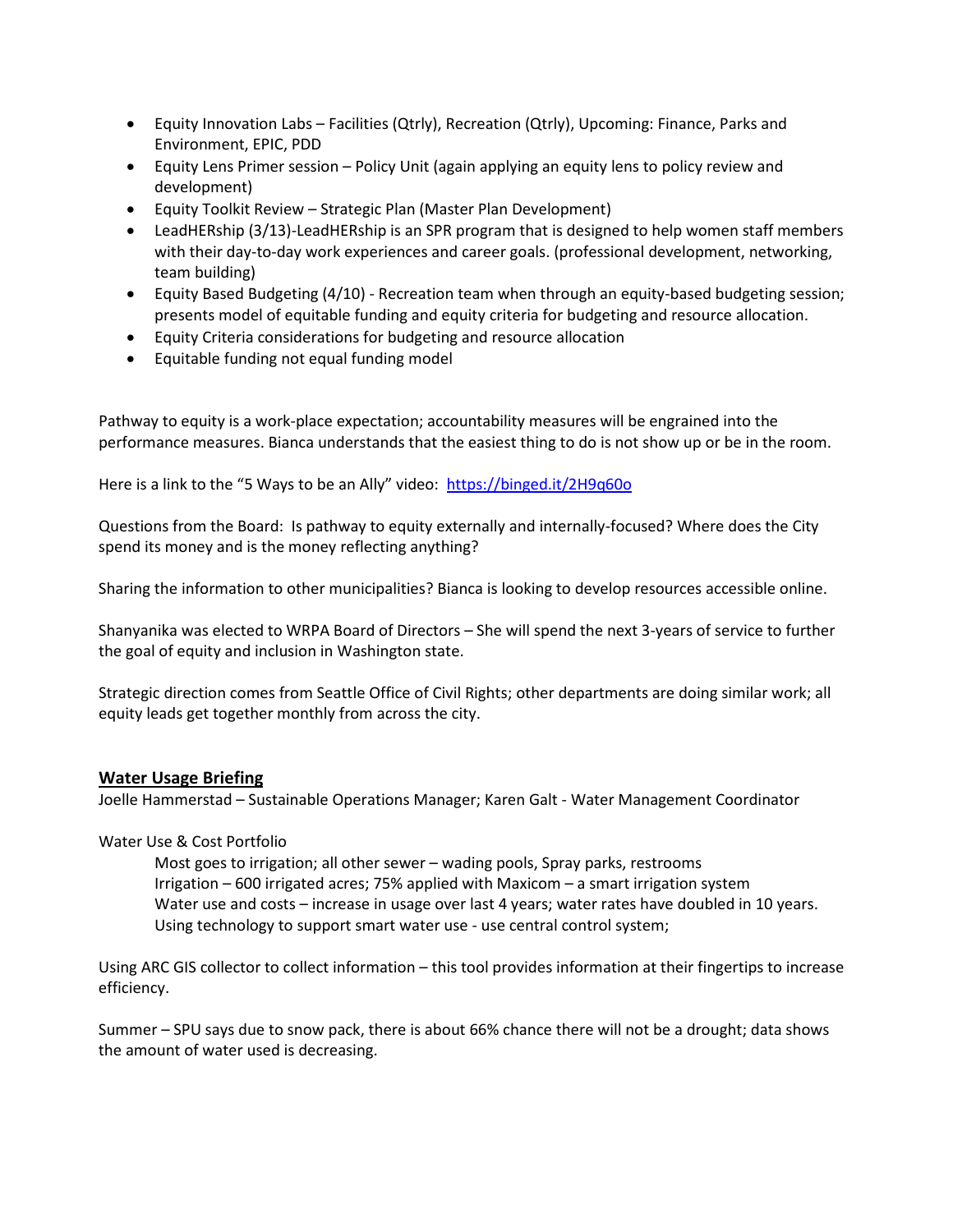National Oceanic Atmospheric Administration predicts there is an above-average chance Seattle will have a warmer than average summer.

April 2019 has longest stretch of rainy days in April for a long time.

2018 highest irrigation need although the calculated water needed, adjusted for annual rain, has not been met by actual water use.

Water shortage contingency plan – stages match SPU contingency plan.

Alternative/Recycled water study – funding to do a study on water reuse options; finding a project to integrate water usage. For example, SPR does not need to use drinking water for irrigation.

Goal is to integrate recycled water opportunities into upcoming project planning processes.

David Hutchinson – Discovery Park – The GSP forest stewards are restoring 30 acres of native habitat site; heavily dependent on irrigation and he wonders at what stage the would lose water, should there be a drought. Joelle responds that restoration planting would still be a priority because they understand the long-term benefits.

What's projections on water budget requirement in terms of climate change? If last 4 years are signs of things to come,

SPR staff are talking with the University of Washington to study long-term effects of climate change in Seattle.

#### **Superintendent's Report**

Jesús Aguirre is back as Superintendent for Seattle Parks and Recreation. He left two years ago to work in his family business but during that time he realized he missed this work. He couldn't get excited about the forprofit work. When the job was announced, he applied and went through the entire process. Public service is what makes him happy.

Areas of focus: equity, communication and outreach are pieces of his workload. The department's work and the needs of the residents continue to change. Having stepped away from the work for a while, he was able to process what he did in the past and what he would do differently.

He reiterates what Rachel emphasized during her presentation, that engagement and hearing from residents is not a one-time thing, it is part of SPR's core work.

How is SPR responsive and engaging with our residents? Jesús will push the conversation of equity further. Certain communities have greater needs and SPR will look there first; this is what drives SPR's work on the front end as a value for what the department does. Jesús will run a department that serves people and driven by the needs of the people.

Climate change – SPR leading the response to climate change and SPR staff will continue to be innovative.